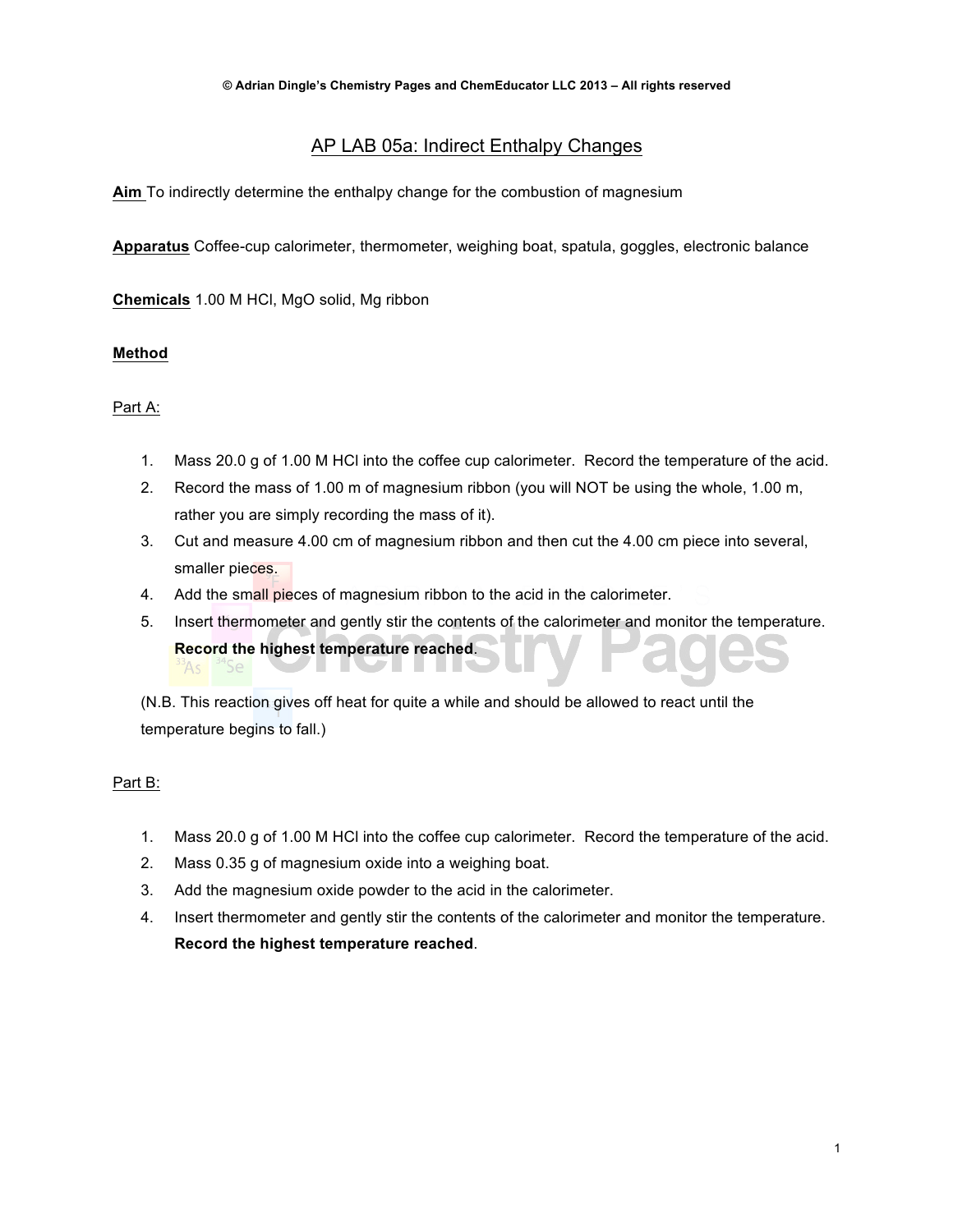## **Results**

## Part A:

| Mass of 1.00 M HCI solution used in g                          |  |
|----------------------------------------------------------------|--|
| Mass of magnesium ribbon used in g                             |  |
| Total mass of HCI and Mg in g                                  |  |
| Initial temperature of 1.00 M HCI solution before mixing in °C |  |
| Final temperature of solution after Mg added in °C             |  |
| Change in solution temperature in °C                           |  |

# Part B:

| Mass of 1.00 M HCI solution used in g                          |  |
|----------------------------------------------------------------|--|
| Mass of magnesium oxide used in g                              |  |
| Total mass of HCI and MgO in g                                 |  |
| Initial temperature of 1.00 M HCI solution before mixing in °C |  |
| Final temperature of solution after MgO added in °C            |  |
| Change in solution temperature in °C                           |  |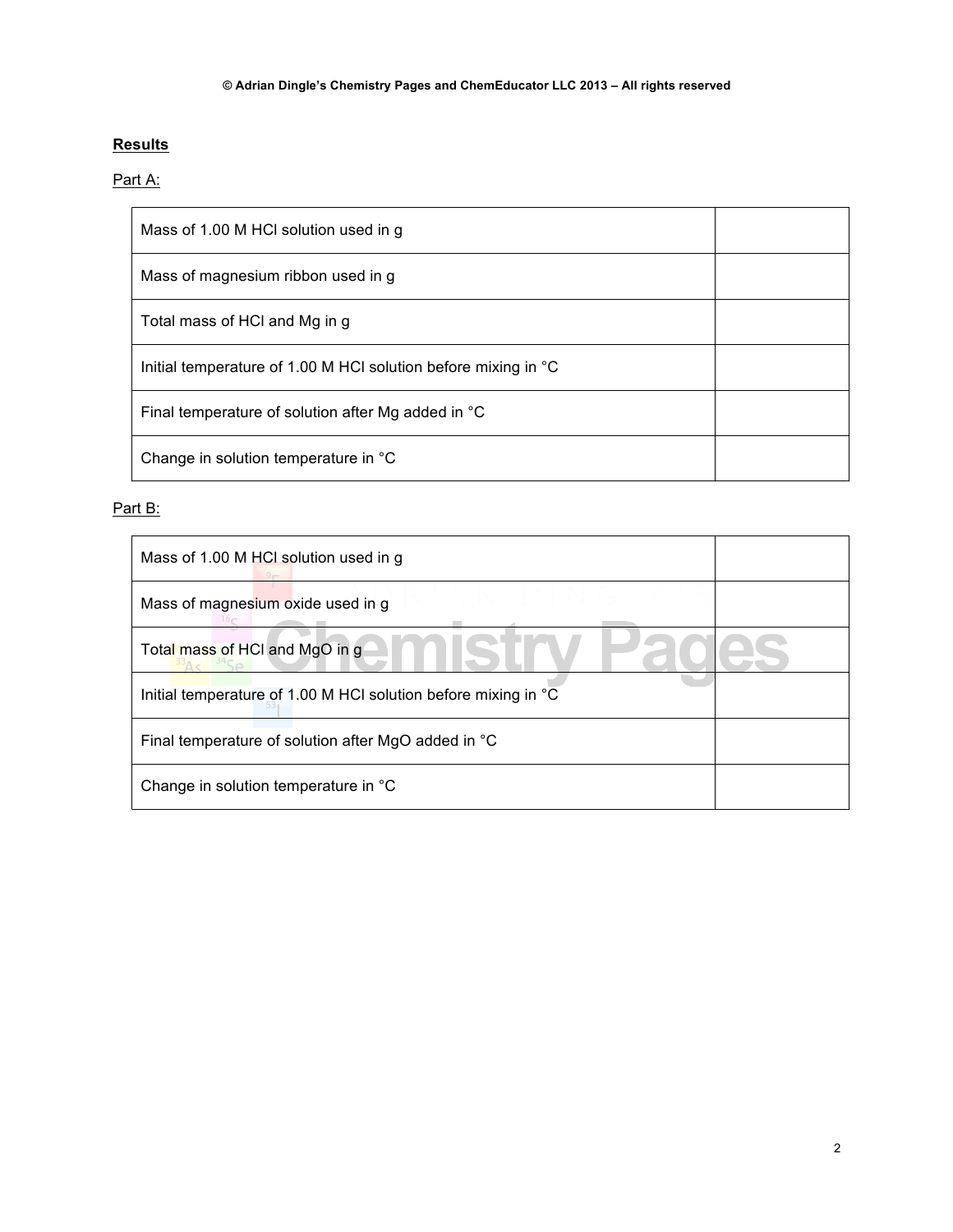## **Calculations/Conclusions**

1. Write balanced equations for the reactions in Part A and Part B.

Part A:

Part B:

2. For the reactions in Parts A and B, calculate the energy change in the reaction using,  $q = m c \Delta T$ (The specific heat for the mixture =  $3.97 \text{ J/g}^{\circ}\text{C}$  and assume that the calorimeter and surroundings do not absorb any energy).

Part A:



Part B: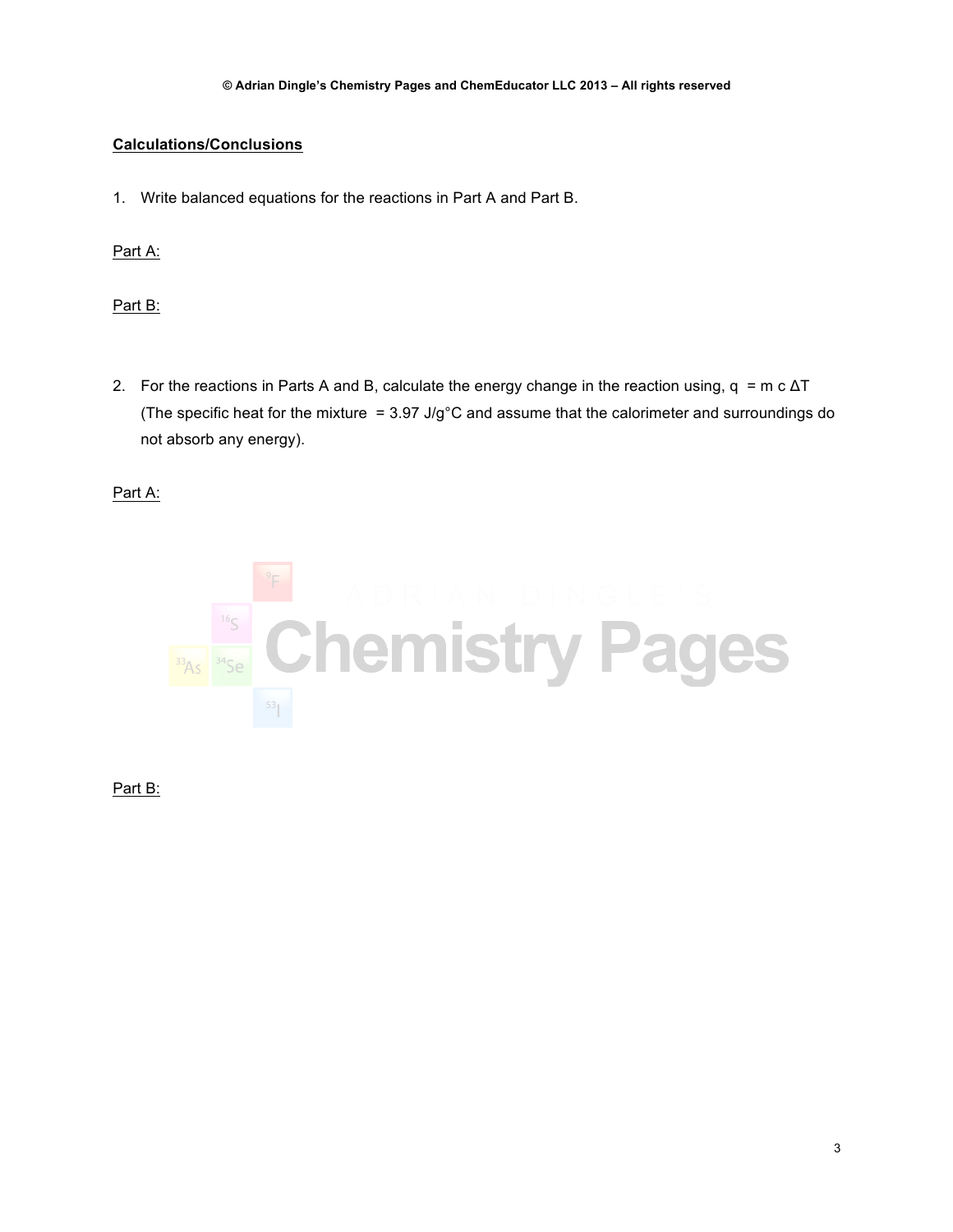#### **© Adrian Dingle's Chemistry Pages and ChemEducator LLC 2013 – All rights reserved**

3. Using the values of J calculated in #2 above, convert to kJ/mol. (You need to use the moles of the limiting reactant in each case).

Part A:

Part B:

4. The enthalpy of formation of water has a value of -285.5 kJ/mol. Write the equation for the formation of water from its elements.



5. Combine the reaction in #4 with the reactions from Parts A and B in order to find the enthalpy change for the combustion of magnesium.